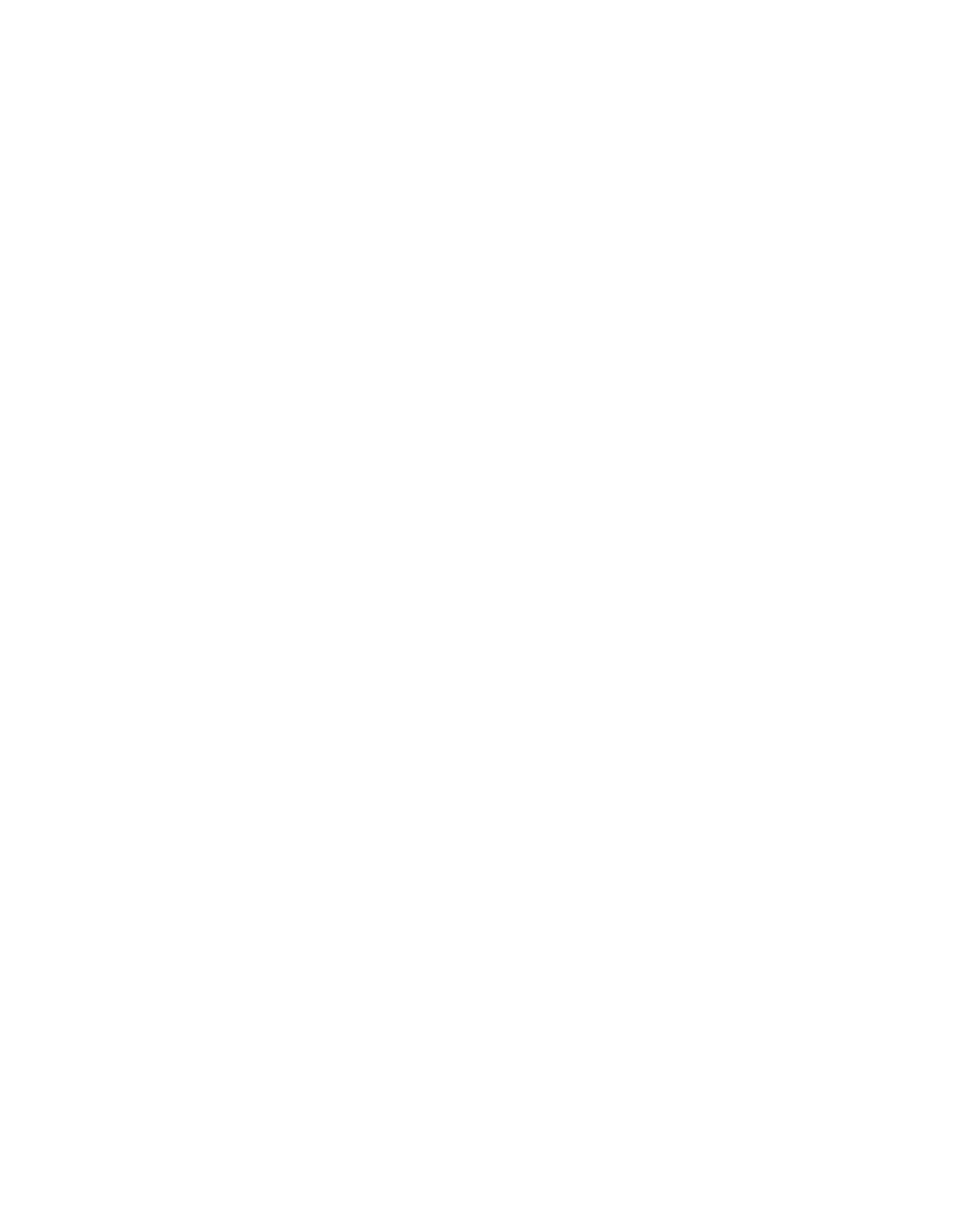# **CHAPTER 8 – BUILDING REGULATIONS**

## **Article 1 – Building Inspector**

## <span id="page-2-2"></span><span id="page-2-1"></span><span id="page-2-0"></span>**SECTION 8-101: POWERS AND AUTHORITY**

The building inspector shall be the village official who shall have the duty of enforcing all building and housing regulations as herein prescribed. He may be removed at any time for good and sufficient cause by the Village Board. In the event that the board fails to appoint a building inspector, the utilities superintendent shall be the building inspector ex officio. The duties of the building inspector shall be as follows:

A. He shall inspect all buildings repaired, altered, built or moved in the village as often as necessary to insure compliance with all village ordinances and is authorized, upon properly identifying himself, to enter, inspect, survey and investigate between the hours of 8:00 a.m. and 5:00 p.m. or at any time if an emergency exists or if requested by the owner or occupant thereof. He shall also investigate all complaints, whether verbal, written or in the form of a petition, alleging and charging that a violation of the municipal ordinances exists and that a building or structure is unfit or unsafe for human habitation.

B. He shall, at the direction of the Village Board, issue permission to continue any construction, alteration or relocation when the board is satisfied that no provision will be violated. If the stop order is an oral one, it shall be followed by a written stop order within one hour. Such written order may be served by the chairman or designated agent.

C. He shall have no financial interest in the furnishing of labor, materials or appliances for the construction, alteration or maintenance of a building, except where he is the owner of a building, and he shall not act as an agent for any said dealer or as an agent for the sale, lease or rental of any real estate.

D. He shall keep records of all complaints received, inspection reports, orders, and complaints issued. The records shall be available for public inspection and he shall prepare an annual report based on the records kept. He shall report to the Village Board as often as may be deemed necessary.

E. He shall have such other duties and issue such permits as the board may direct.

## <span id="page-2-3"></span>**SECTION 8-102: RIGHT OF ENTRY**

It shall be unlawful for any person to refuse to allow the building inspector entry into any building or structure where the work of construction, alteration, repair or relocation is taking place, for the purpose of making official inspections, at any reasonable hour.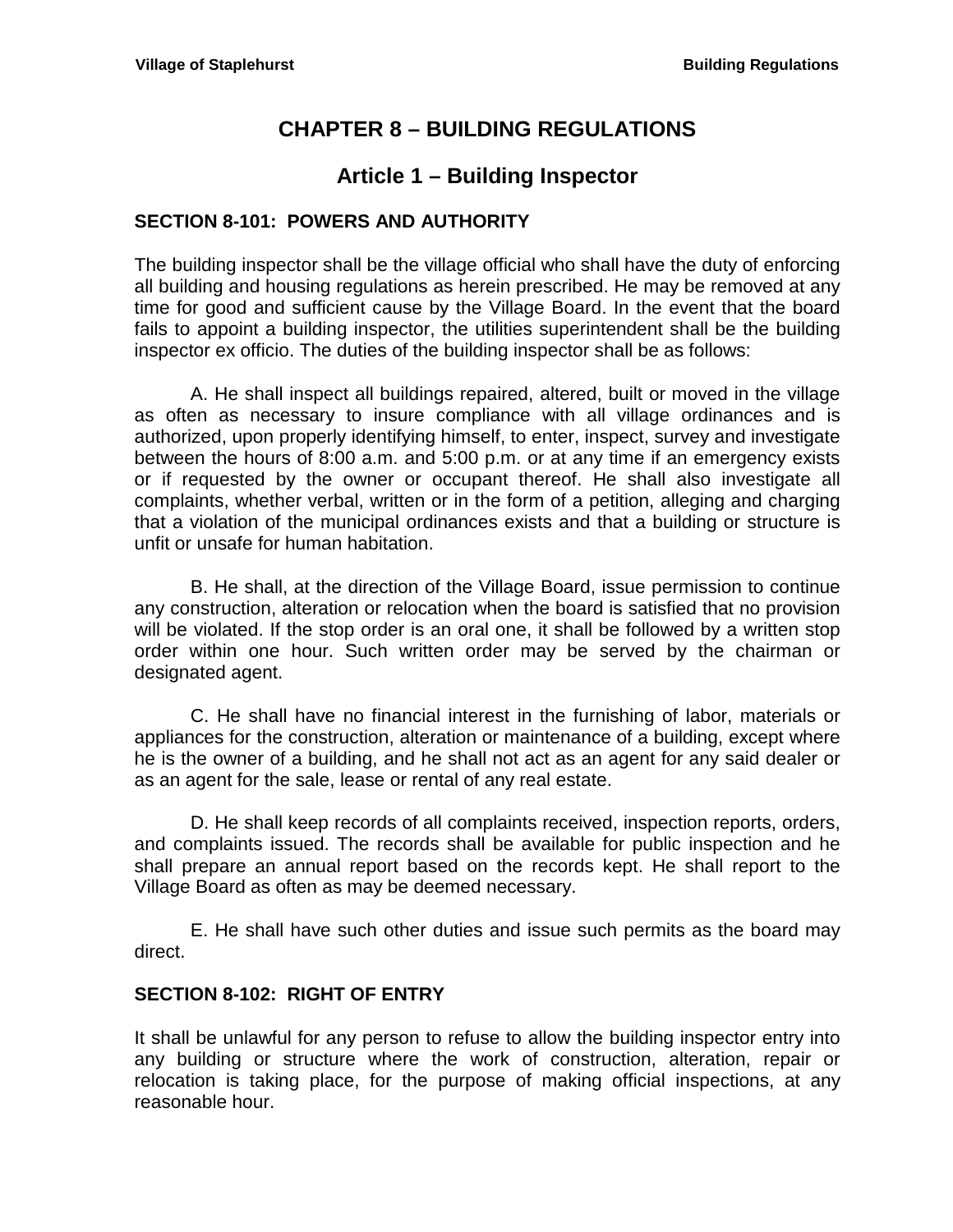## <span id="page-3-0"></span>**SECTION 8-103: FURTHER DUTIES**

Further duties of the building inspector shall be as provided in subsequent articles herein.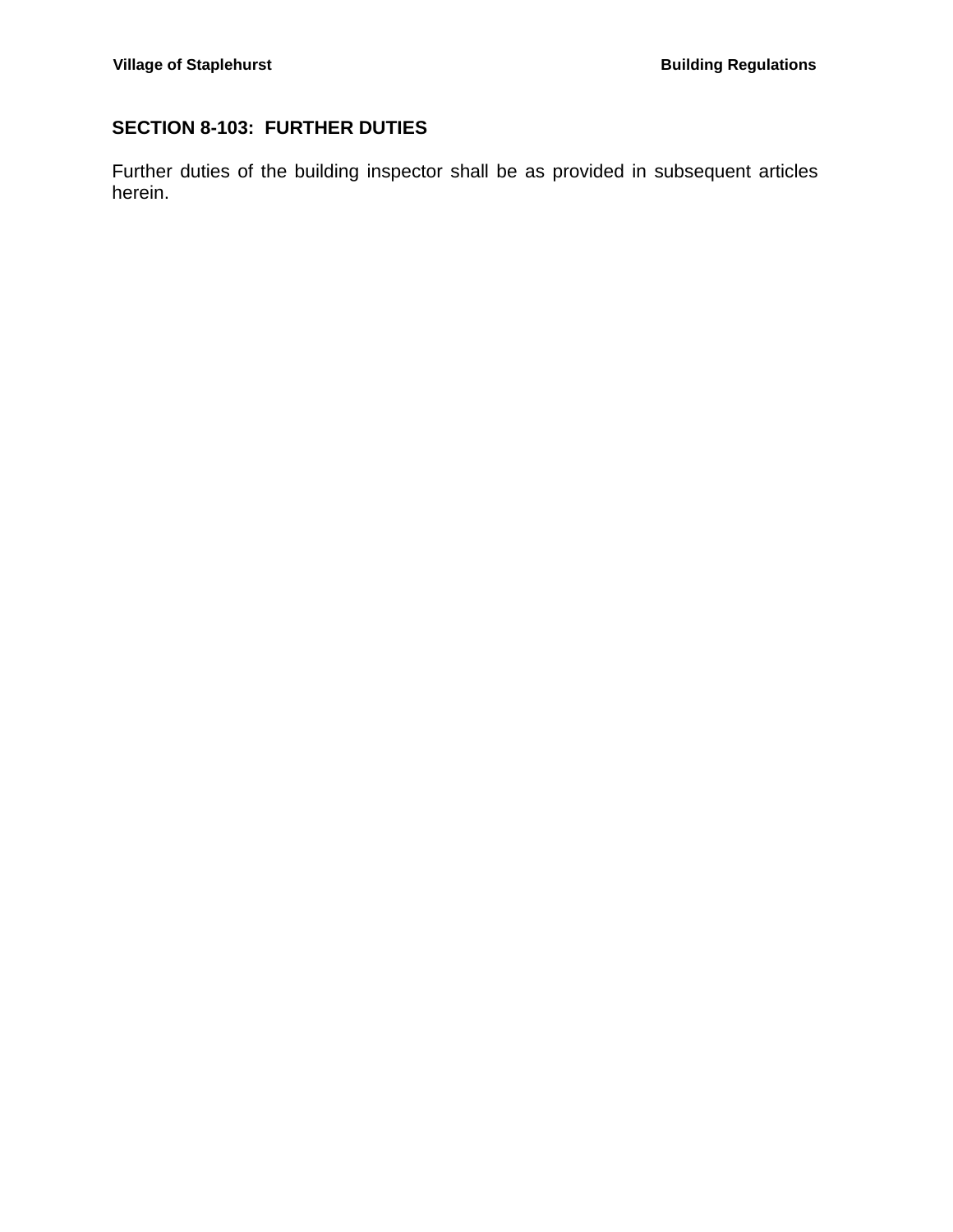## **Article 2 – Building Permits**

## <span id="page-4-1"></span><span id="page-4-0"></span>**SECTION 8-201: APPLICATION**

Any person desiring to commence or proceed to erect, construct, repair, enlarge, demolish or relocate any building or dwelling or cause the same to be done shall file with the village clerk an application for a building permit. The application shall be in writing on a form to be furnished by the village clerk. Every such application shall set forth the legal description of the land upon which the construction or relocation is to take place, the nature of the use or occupancy, the principal dimensions, the estimated cost, the names of the owner, architect, and contractor and such other information as may be requested thereon. The application, plans and specifications so filed with the village clerk shall be checked and examined by the Village Board and if they are found to be in conformity with the requirements of this chapter and all other ordinances applicable thereto, the board shall authorize the village clerk to issue the said applicant a permit upon the payment of the permit fee set by resolution and filed at the village office. Whenever there is a discrepancy between permit application procedures contained herein and those contained in any building code adopted by reference, the provisions contained herein shall govern. (Neb. Rev. Stat. §17-550, 17-1001)

## <span id="page-4-2"></span>**SECTION 8-202: PERMIT CARD**

Upon the issuance of a building permit, the building inspector shall furnish to the applicant a permit card which shall be a distinctive color and shall contain the nature of the work, the location of the building, the number of the permit and the date of issuance. The said card shall be prominently displayed on the principal frontage of the building site close to or upon the building or structure and shall so remain until the final inspection has been made.

### <span id="page-4-3"></span>**SECTION 8-203: LIMITATION**

If the work for which a permit has been issued shall not have begun within six months of the date thereof or if the construction is discontinued for a period of six months, the permit shall be void. Before work can be resumed, a new permit shall be obtained in the same manner and form as an original permit.

### <span id="page-4-4"></span>**SECTION 8-204: DUPLICATE TO COUNTY ASSESSOR**

Whenever a building permit is issued for the erection, alteration or repair of any building within the village's jurisdiction and the improvement is \$1,000.00 or more, a duplicate of such permit shall be filed with the county assessor. (Neb. Rev. Stat. §18- 1743)

### <span id="page-4-5"></span>**SECTION 8-205: TIME OF INSPECTION**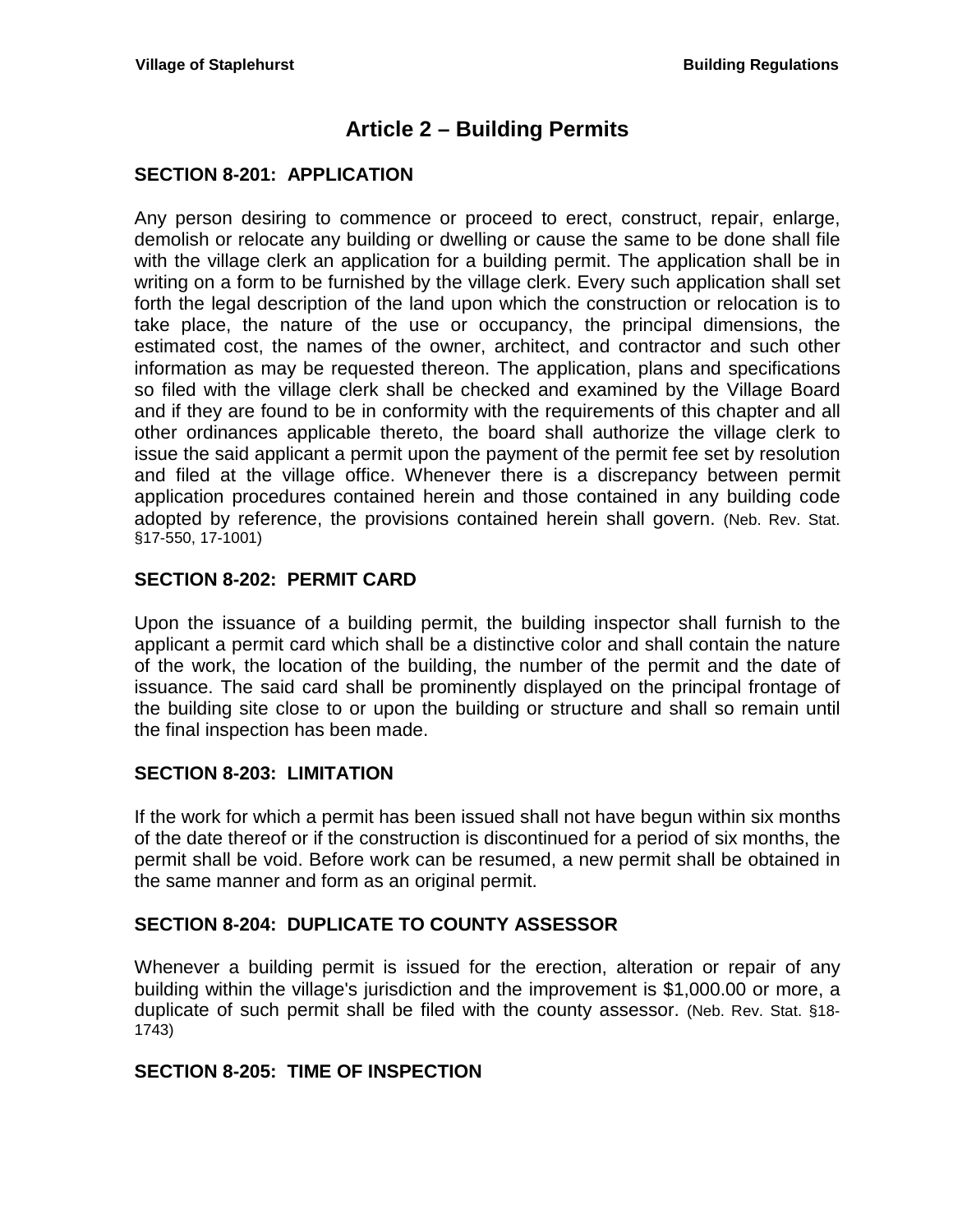A. The building inspector, upon notification from the permit holder or his agent, shall make the following inspections of the building or structure and shall either approve that portion of the construction as completed or shall notify the permit holder or his agent that the work fails to comply with the requirements of the municipal code:

- 1. Foundation inspection shall be made after trenches are excavated and the necessary forms erected;
- 2. Frame inspection shall be made after the roof, framing, fire-blocking, and backing is in place and all pipes, chimneys, and vents are complete; and
- 3. Final inspection shall be made after the building is completed and ready for occupancy.

B. It shall be unlawful for any person to do work or cause work to be done beyond the point indicated in each successive inspection without the written approval of the building inspector.

## <span id="page-5-0"></span>**SECTION 8-206: APPEAL FROM DECISION**

In the event it is claimed that the true intent and meaning of this chapter has been wrongly interpreted by the building inspector, that the time allowed for compliance with any order of the building inspector is too short or that conditions peculiar to a particular building make it unreasonably difficult to meet the literal requirements prescribed by this chapter and by the building inspector, the owner, his agent or the occupant may file a notice of appeal within ten days after the decision or order of the building inspector has been made. The Village Board shall hear all appeals and shall have the power and authority, when appealed to, to modify the decision or order of the building inspector. Such a decision shall be final, subject only to any remedy which the aggrieved person may have at law or equity. Applications for review shall be in writing and shall state the reasons why the variance should be made. A variance shall be granted only where it is evident that reasonable safety and sanitation is assured and may include conditions not generally specified by this code to achieve that end. A copy of any variance so granted shall be sent to both the building inspector and the applicant.

## <span id="page-5-1"></span>**SECTION 8-207: BARRICADES AND LIGHTS**

It shall be the duty of the owner, tenant or lessee causing the construction, demolition or moving of any building or improvement within the village to have all excavations, open basements, building materials and debris protected by suitable guards or barricades by day and by warning lights at night during the time that such work is in progress. The failure, neglect or refusal of said persons to erect such guards shall constitute a violation of this section and the chairman or designated agent or the building inspector shall stop all work until guards are erected and maintained as required.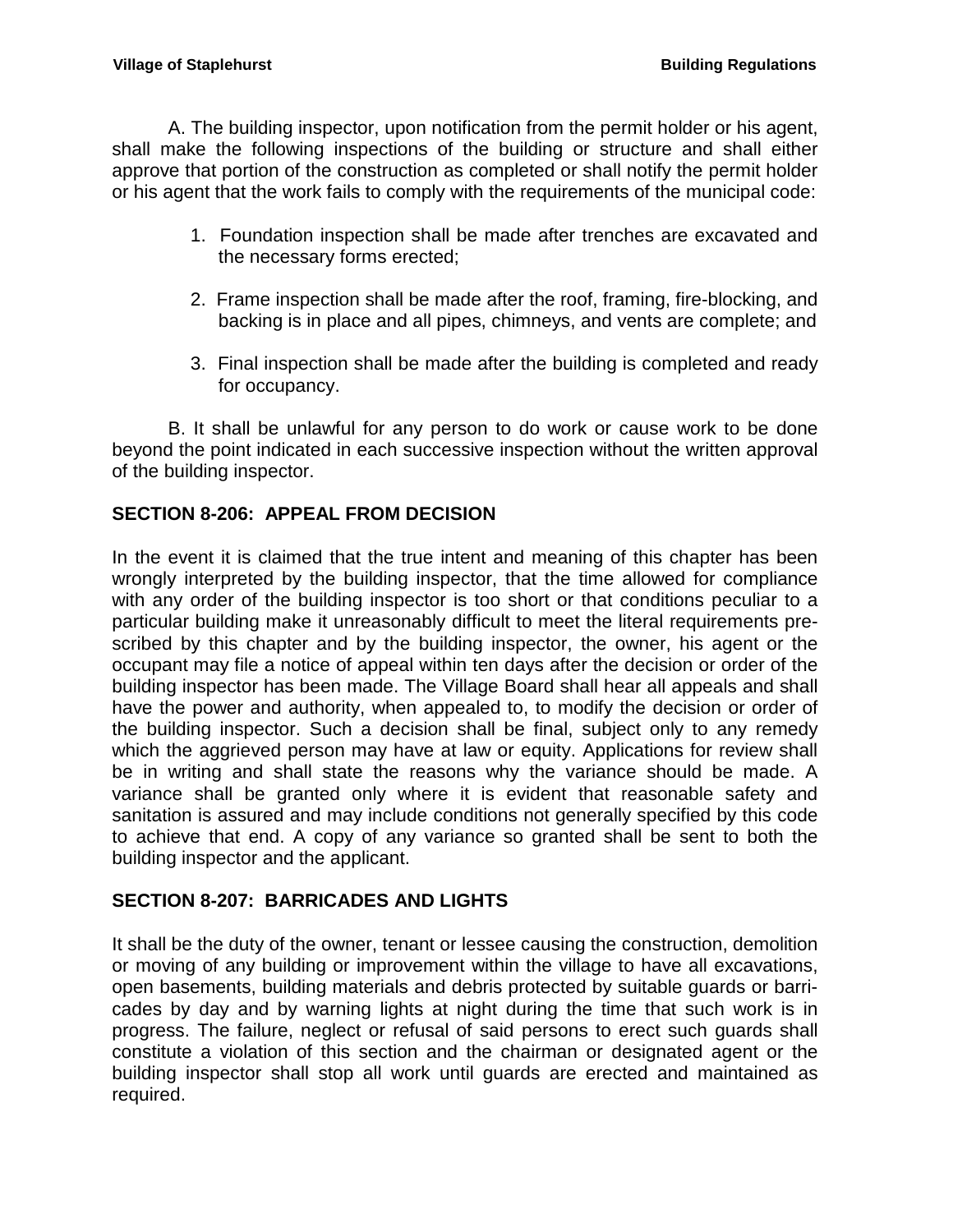## **Article 3 – Codes Adopted**

### <span id="page-6-1"></span><span id="page-6-0"></span>**SECTION 8-301: BUILDING CODE; ADOPTED BY REFERENCE**

To provide certain minimum standards, provisions, and requirements for safe and stable design, methods of construction, and uses of materials in buildings hereafter erected, constructed, enlarged, altered, repaired, relocated, and converted, the 2009 edition of the International Building Code (IBC) published by the International Code Council, available in printed or digital form, is hereby incorporated by reference, in addition to all amendments, as though printed in full herein insofar as said code does not conflict with the statutes of the State of Nebraska. One copy of the International Building Code shall be on file at the office of the village clerk, available for public inspection during office hours. The provisions of such code shall be controlling throughout the village and throughout its zoning jurisdiction.

### <span id="page-6-2"></span>**SECTION 8-302: PLUMBING CODE; ADOPTED BY REFERENCE**

To provide certain minimum standards, provisions and requirements for safe and stable installation, methods of connection and uses of materials in the installation of plumbing and heating, the most recent edition of the International Plumbing Code, available in printed or digital form, is hereby incorporated by reference, in addition to all amendments, as though printed in full herein insofar as said code does not conflict with state statutes. One copy of the International Plumbing Code shall be on file at the office of the village clerk, available for public inspection during office hours. The provisions of such code shall be controlling throughout the village and throughout its zoning jurisdiction. (Neb. Rev. Stat. §17-1001, 18-132, 19-902, 19-922)

### <span id="page-6-3"></span>**SECTION 8-303: ELECTRICAL CODE; ADOPTED BY REFERENCE**

The most recent edition of the National Electrical Code, as recommended by the National Fire Protection Association, available in printed or digital form, is hereby adopted and incorporated by reference as though printed in full herein insofar as said code does not conflict with state statutes. One copy of the National Electrical Code shall be on file at the office of the city clerk, available for public inspection during office hours. The provisions of such code shall be controlling throughout the village and throughout its zoning jurisdiction. (Neb. Rev. Stat. §18-132)

### <span id="page-6-4"></span>**SECTION 8-304: HOUSING CODE; ADOPTED BY REFERENCE**

The most recent edition of the Uniform Housing Code, printed by International Conference of Building Officials, available in printed or digital form, is hereby adopted and incorporated by reference as though printed in full herein insofar as said code does not conflict with state statutes. One copy of the Uniform Housing Code shall be on file at the office of the village clerk, available for public inspection during office hours. The provisions of the housing code shall be controlling throughout the village and throughout its zoning jurisdiction. (Neb. Rev. Stat. §18-132)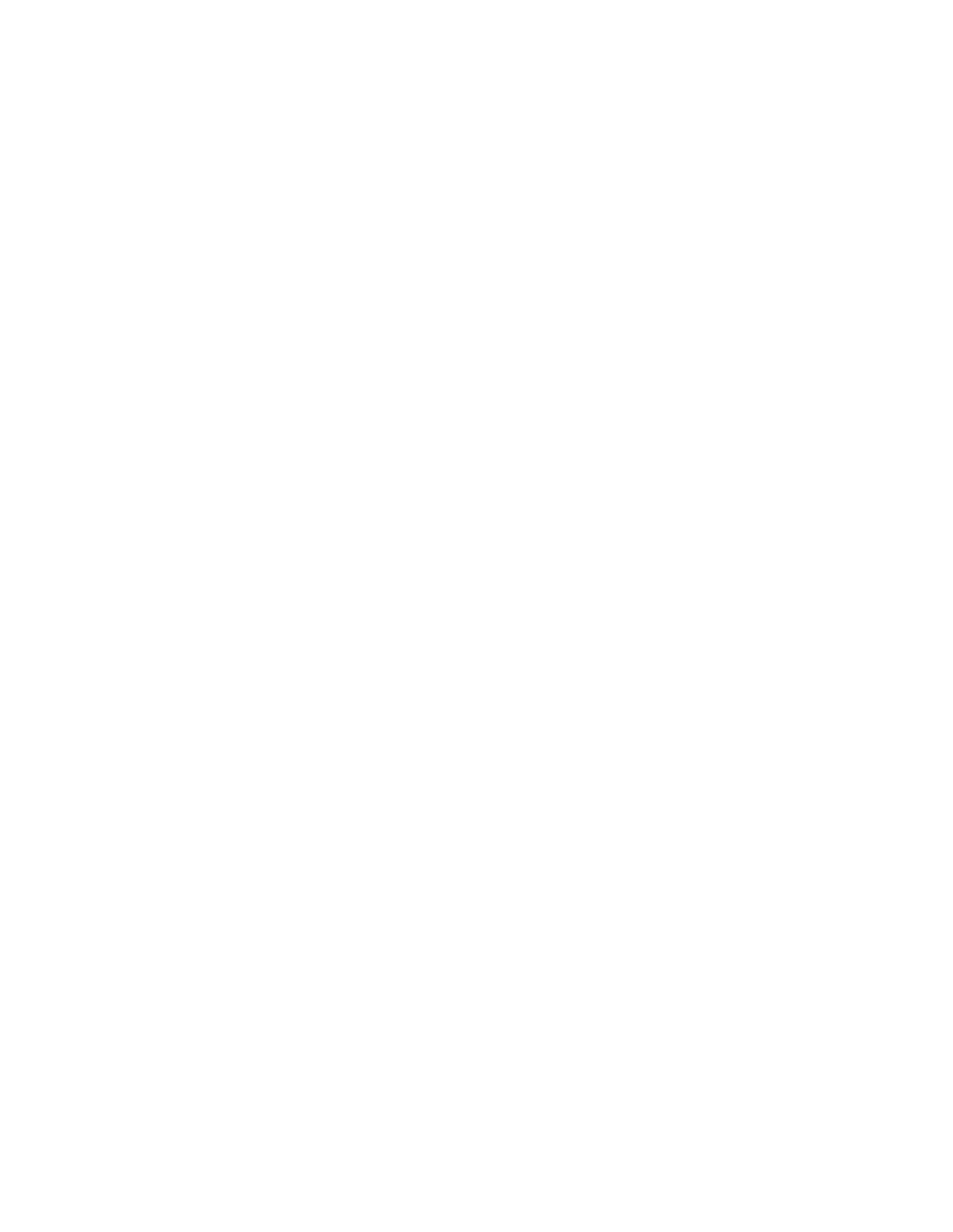## **Article 4 – Building Moving**

#### <span id="page-8-1"></span><span id="page-8-0"></span>SECTION **8**-401: REGULATIONS

A. It shall be unlawful for any person, firm, or corporation to move any building or structure within the village without a written permit to do so. Application may be made to the village clerk and shall include the present and future location of the building to be moved, the proposed route, the equipment to be used and such other information as the Village Board may require. The application shall be accompanied by a certificate issued by the county treasurer to the effect that all the provisions regulating the moving of buildings have been complied with on the part of the owner of the real estate upon which the said building is presently located. The village clerk shall refer the said application to the Village Board for approval of the proposed route over which the said building is to be moved. Upon said approval, the clerk shall then issue the said permit; provided, a good and sufficient corporate surety bond, check, or cash in an amount set by the board and conditioned upon moving said building without doing damage to any private or village property is filed with the clerk prior to the granting of any permit.

B. No moving permit shall be required to move a building that is 10 feet wide or less, 20 feet long or less and, when in a position to move, 15 feet high or less.

C. In the event it will be necessary for any licensed building mover to interfere with telephone poles and wires or a gas line, the company or companies owning, using, or operating the said poles, wires or line shall, upon proper notice of at least 24 hours, be present and assist by disconnecting the said poles, wires or line relative to the building moving operation. All expense of the said disconnection, removal or related work shall be paid in advance by the licensee unless such disconnection or work is furnished on different terms as provided in the said company's franchise.

D. Whenever the moving of any building necessitates interference with a water main, sewer main, pipes, or wire belonging to the village, notice in writing of the time and route of the said building moving operation shall be given to the utilities superintendent, who shall proceed on behalf of the village and at the expense of the mover to make such disconnections and do such work as is necessary. (Neb. Rev. Stat. §60-6,288 to 60-6,294, 60-6,296)

### <span id="page-8-2"></span>**SECTION 8-402: COMPLETION OF MOVE**

At such time as the building moving has been completed, the building inspector shall inspect the premises and report to the village clerk as to the extent of damages, if any, resulting from the said relocation and whether any village laws have been violated during the said operation. Upon a satisfactory report from the village police, the clerk shall return the corporate surety bond, cash, or check deposited by the applicant. In the event the basement, foundation, or portion thereof is not properly filled, covered or in a clean and sanitary condition, the Village Board may apply the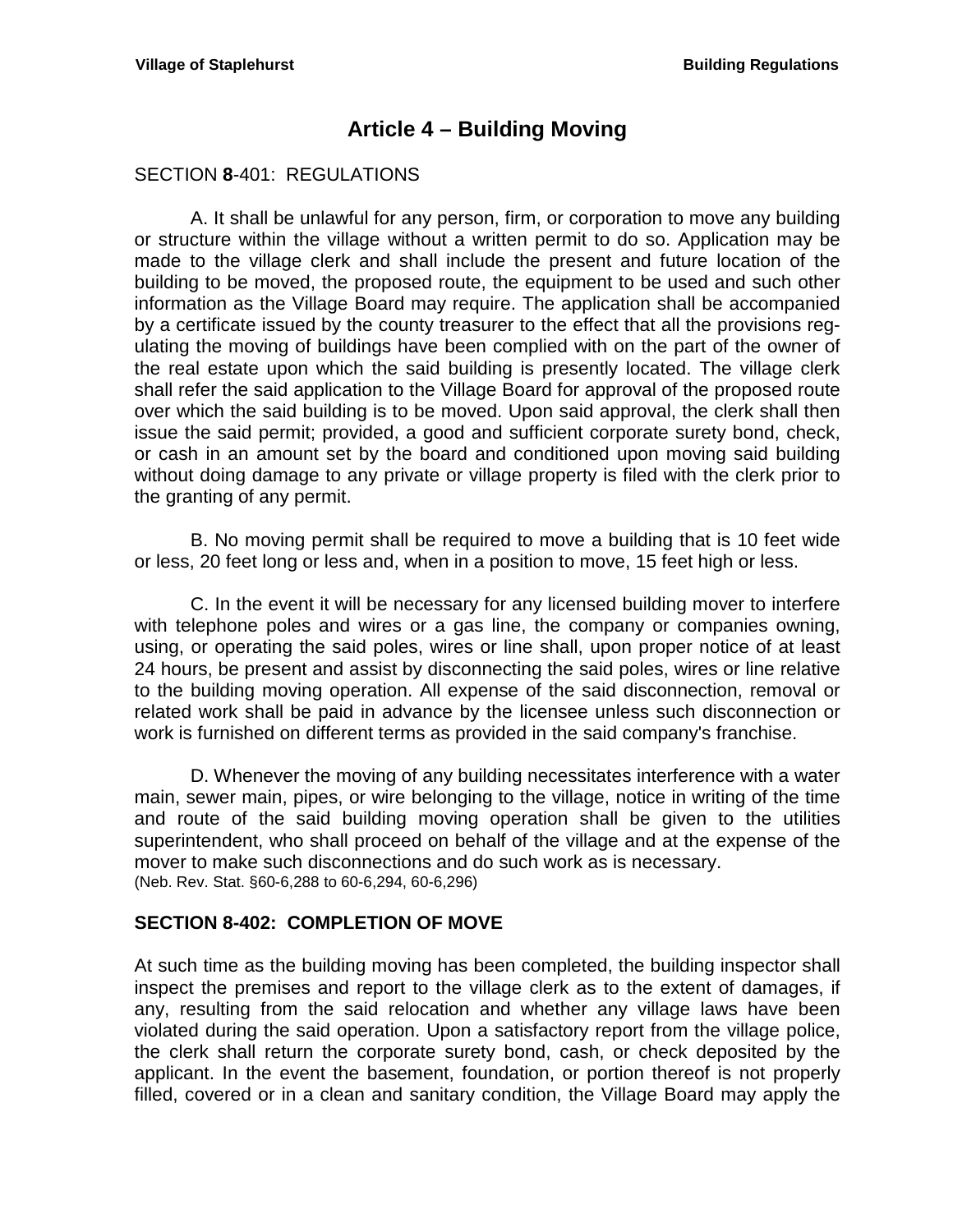money deposited for the purpose of defraying the expense of correcting the said conditions. If the expense of correcting the hazardous condition is greater than the amount of the deposit, the Village Board may recover such excess expense by civil suit or otherwise as prescribed by law.